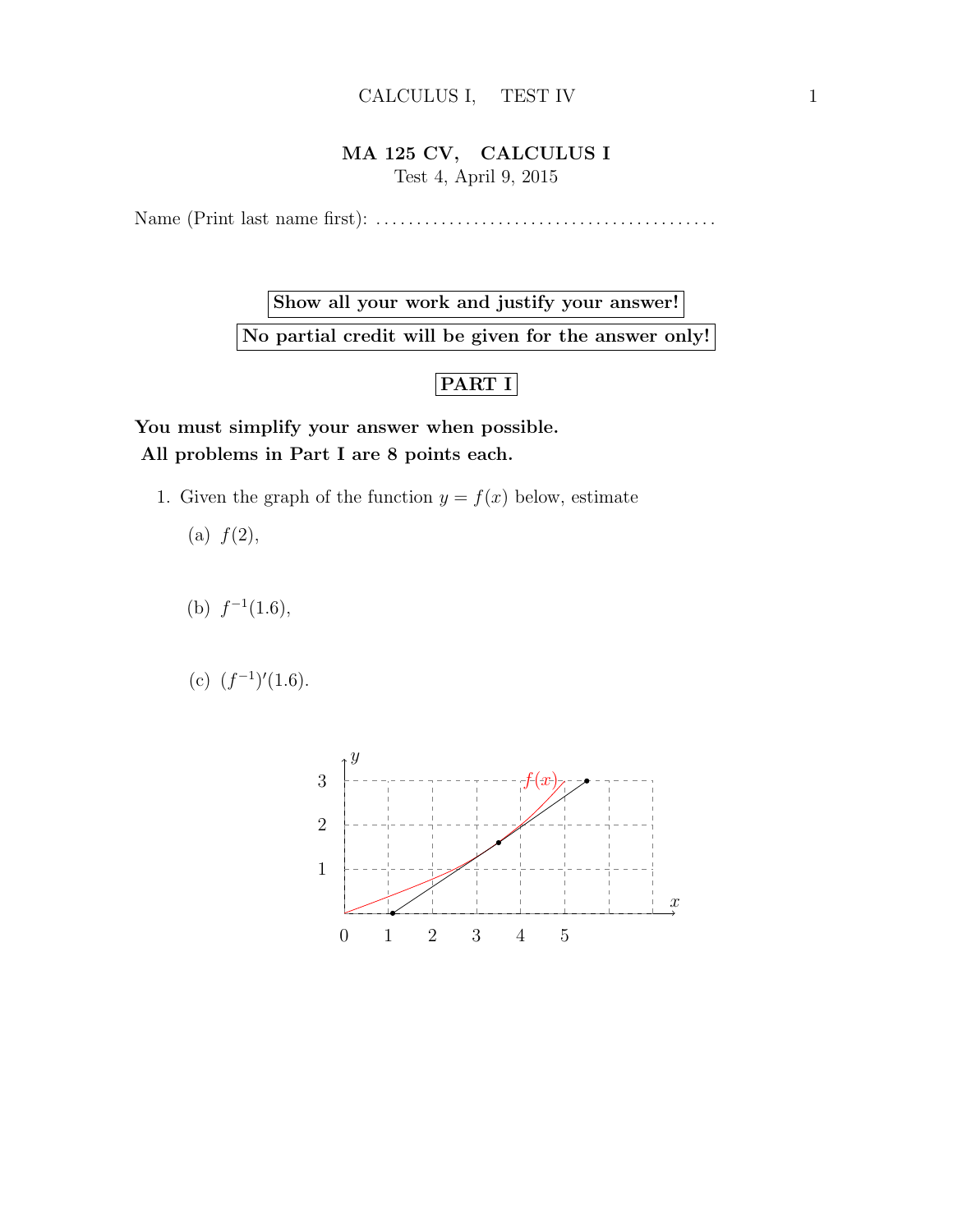2. If  $f(x) = \ln(\sin(x))$ , find  $f'(x)$ 

3. If  $f(x) = e^{x^2-5x}$ , find all critical numbers of  $f(x)$  (if any).

4. Evaluate 
$$
\int \frac{\ln(x)}{x} \, dx
$$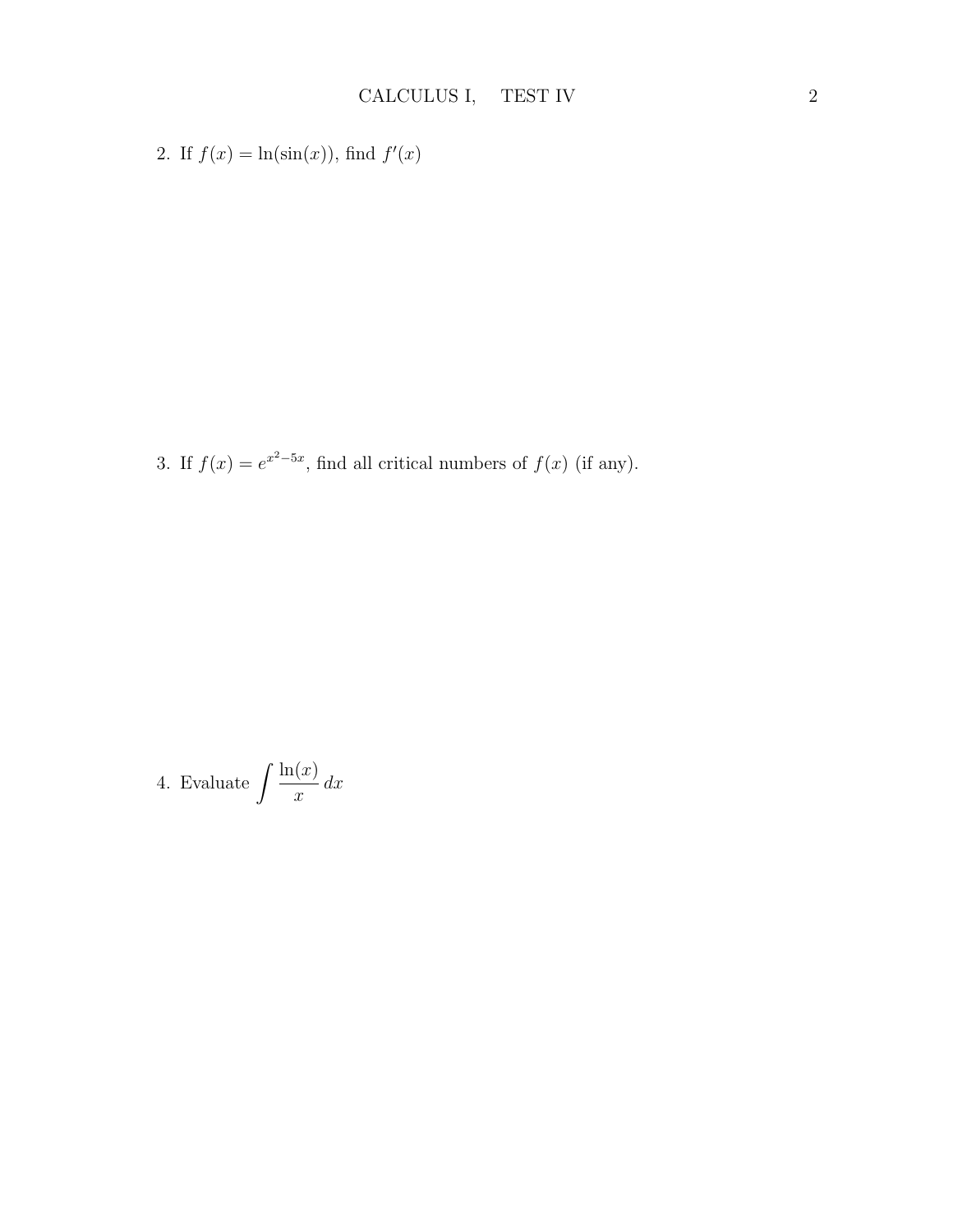5. Solve  $e^{1-x} = 10$ 

6. Solve  $ln(1 - x) = 10$ ,

7. Let  $f(x) = x^5 + x - 7 = 0$ . Compute the second approximate solution, using Newton's method, if the first approximate solution is  $x_1 = 1.2$ .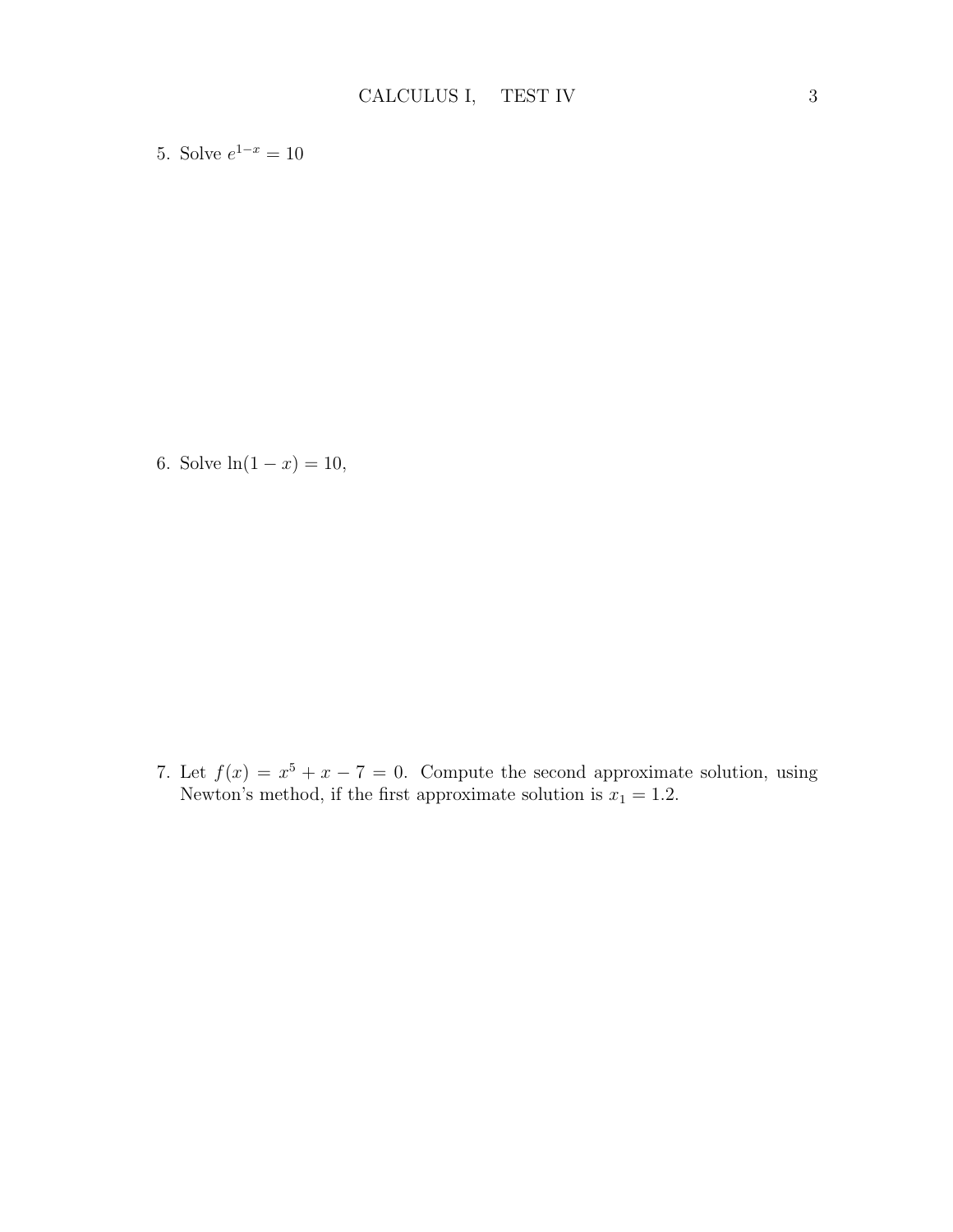8. Use the graph below to draw the location of second approximate solution given that the first approximate solution  $x_1 = 1.5$  as indicated. Label the value of  $x_2$ in the picture.

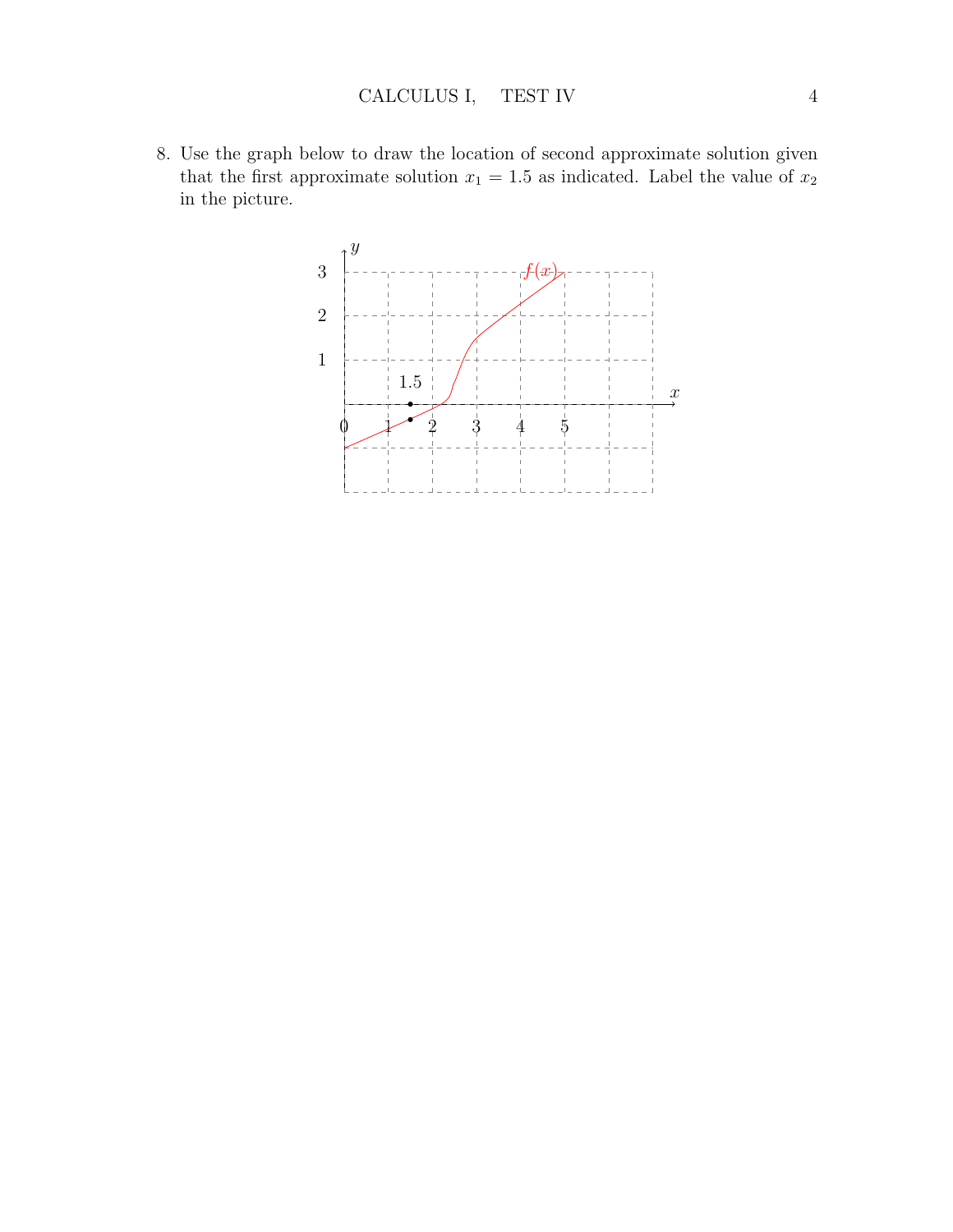## PART II

1. [12 points] Evaluate  $\int \frac{[\ln(x)]^5 + [\ln(x)]^3}{\ln(x)}$  $\overline{x}$  $dx$ 

2. [12 points] Evaluate  $\int e^{5 \ln(x)} dx$ . (Hint: simplify the function before integrating.)